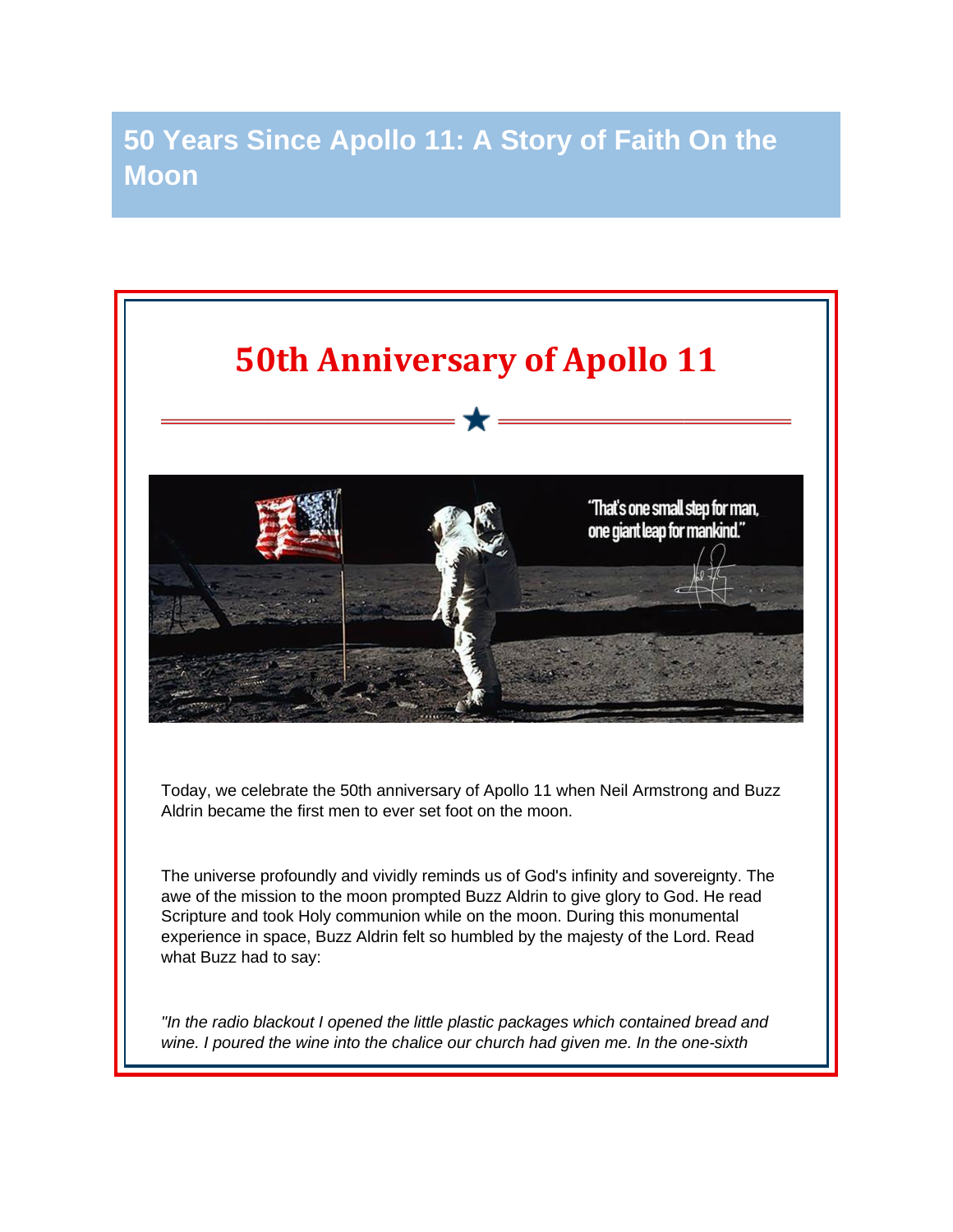*gravity of the moon, the wine curled slowly and gracefully up the side of the cup. It was interesting to think that the very first liquid ever poured on the moon, and the first food eaten there, were communion elements."*

One year after the mission, Buzz Aldrin recalled, *"I wondered if it might be possible to take communion on the moon symbolizing the thought that God was revealing Himself there, too, as man reached out into the universe. For there are many of us in the NASA program who do trust that what we are doing is part of God's eternal plan for man."*

Here are the Bible verses that Buzz Aldrin read during the Apollo 11 mission as a way to give credit to the Lord:

"As Jesus said: I am the vine, you are the branches. Whoever remains in me, and I in Him, will bear much fruit; for you can do nothing without me" (John 15:5).

"When I consider thy heavens, the work of thy fingers, the moon and the stars, which thou has ordained; What is man that thou art mindful of him? And the Son of Man, that thou visitest Him?" (Psalm 8: 3-4)

As we celebrate the 50th anniversary of Apollo 11, let us remember the power and sovereignty of God. He is the Creator of the universe and we can place our trust in Him for our every need. Our God is the awesome Creator. And today, like those on the Apollo 11 mission, we give Him all credit and all glory!

God bless you,

Carrie and Stacie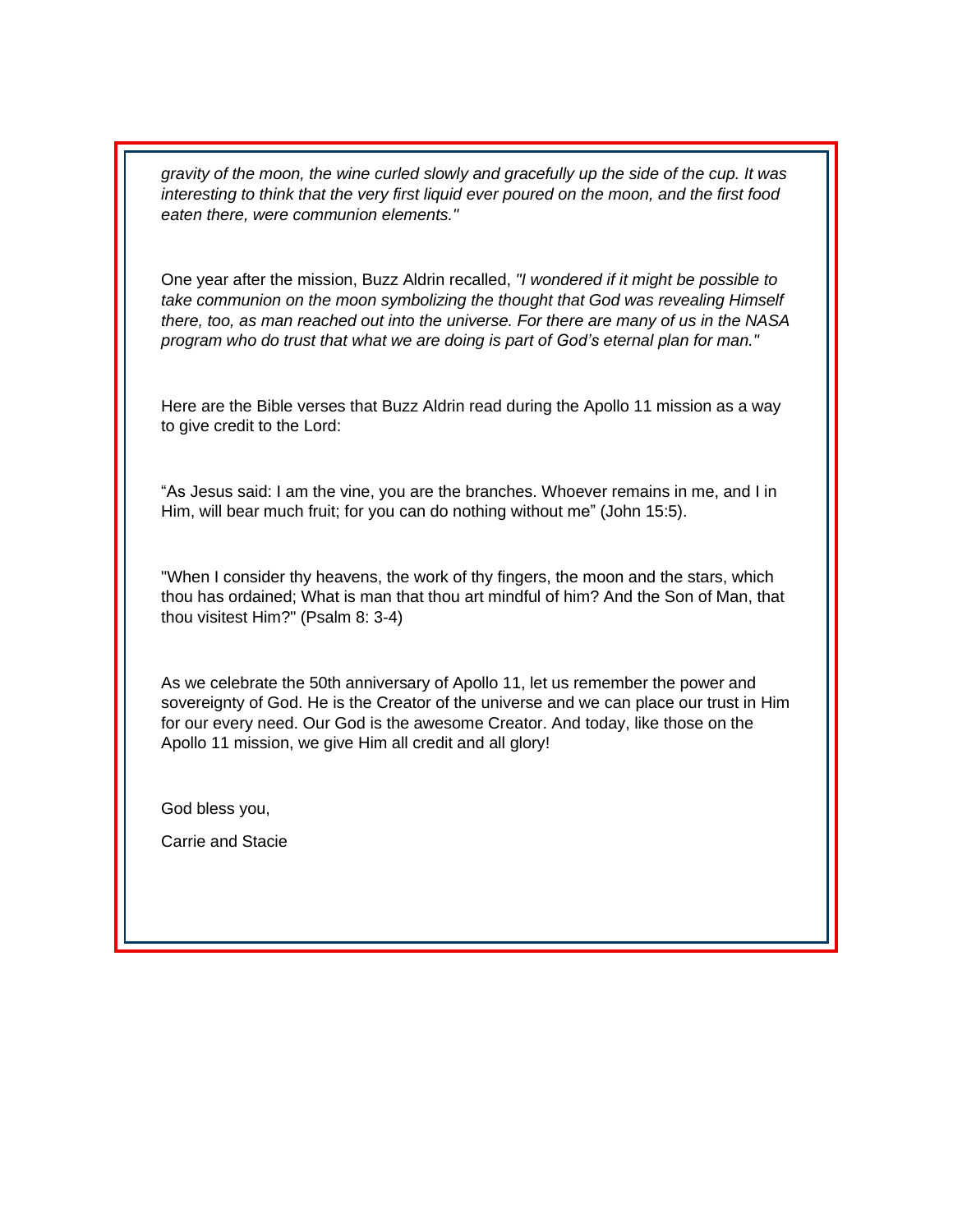www.unitetheusa.org Houston This is Eagle an geomo said. The LM Pilot speaking "I am the vine, you are I would like to request the branches. Who can remin a few moments of silence in me, und d'in him ;<br>mill been numb finit ;<br>for you can de nothing over, tomito I would like for each person listening in, wherever and ruhomson be many be, without me. to contemplate for a mount the most of the part for  $2 + 5$ hours and to give thanks When I consider the in his own individual Leaves, the work of the  $$ fingers, the moon and the My way shall be by sters, which than has partaking of the elements ordened; What is man of Holy Communion Hotel than and mindful Man, that they wisited Х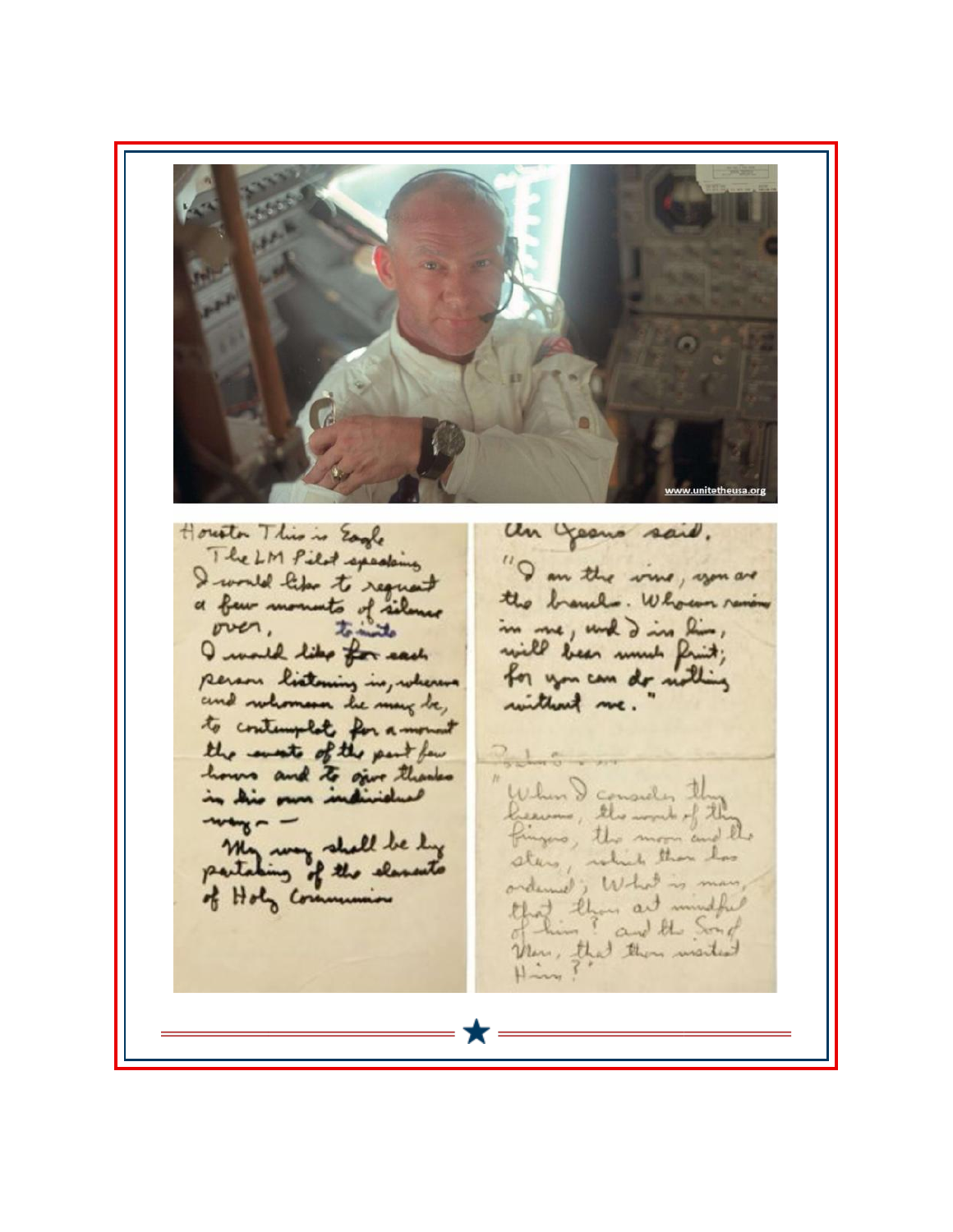## Enter to Win

In honor of the 50<sup>th</sup> anniversary of Apollo 11, we're offering a 2 book giveaway contest! Enter to win a copy *No Dream Is Too High* by Buzz Aldrin and a signed copy of *Unite the USA* by Stacie and Carrie. [Click here](http://unitetheusa.org/id143.html) to enter now!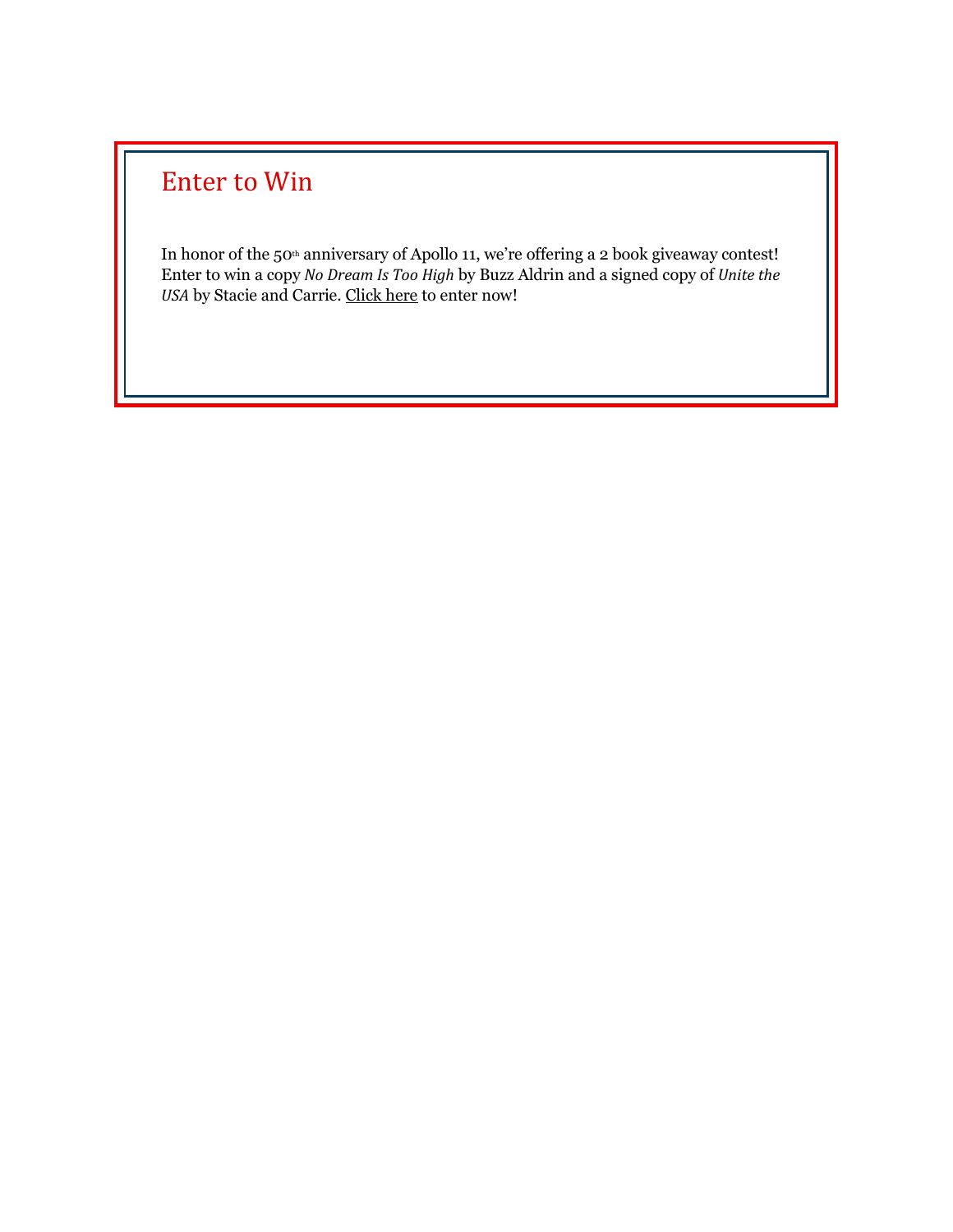